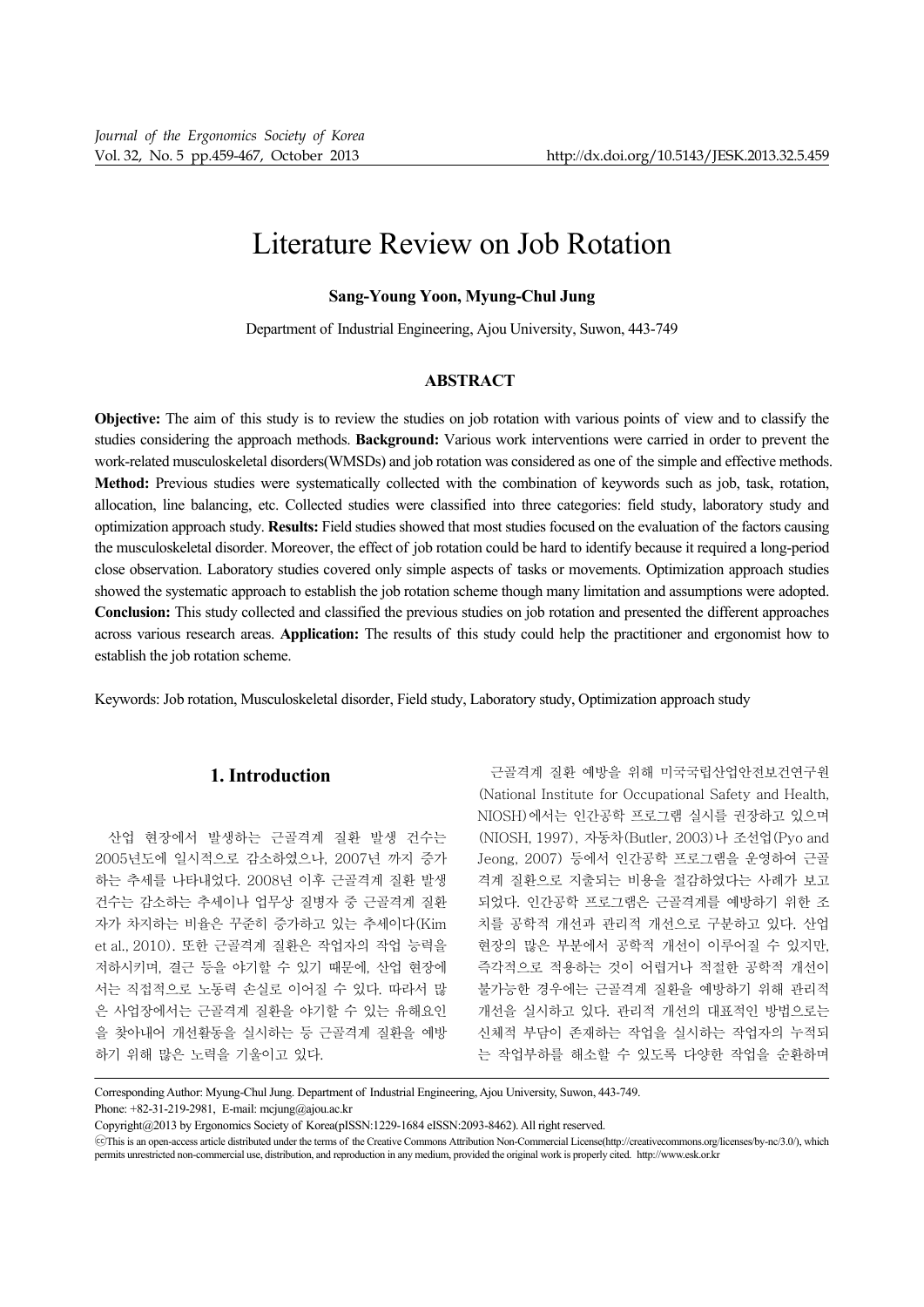작업하도록 하는 작업순환이 대표적이다.

작업순환은 근골격계 유해요인을 완벽하게 제거하지는 못하지만, 서로 다른 근육군을 사용하게 하여 작업자가 근 골격계 질환으로부터 안전하도록 하는 것이다. Mathiassen (2006)은 작업순환 시 담당하는 작업이 변화성(variation) 과 다양성(diversity)을 가질 때 효과적으로 근골격계 질환 을 예방할 수 있으며, 근골격계 질환 유해요인이 특정 작업 자에게 집중되는 것을 예방하도록 작업순환 계획을 수립하 는 것을 제안하였다. 그러나, 작업순환에 대한 연구는 주로 단일 사업장에 특화된 작업순환을 실시한 후 효과를 평가하 거나, 작업순환 계획을 단순히 다음 공정으로 작업순환을 하 거나 임의로 작업순환 계획을 수립하여 특정 신체 부위에 누 적되는 작업부하를 예방하는 것에 큰 효과를 보지 못하는 경 우가 많이 발생하고 있다. 최근에 와서야 Cannahan(2001) 의 연구를 시작으로 최적화 기법이나 발견적 방법을 활용하 여 작업자 요소를 추가한 라인밸런싱을 통해 작업자 배치나 작업순환 계획을 수립하는 연구들이 진행되고 있다.

따라서 본 연구의 목적은 인간공학 분야와 생산계획 분야 에서 분리되어 진행되고 있는 작업순환 연구를 하나로 정리 하고, 향후 근골격계 질환 예방을 위한 효과적인 작업순환 계획을 수립할 수 있는 연구 방향을 제시하는 것이다.

## **2. Method**

본 연구에서는 사업장에서 작업순환 계획을 수립할 때 고 려해야 하는 요인을 찾고 효과적인 작업순환 계획을 수립하 는 방법론에 대한 조사를 실시하였다. 기존 연구는 논문 데 이터베이스인 ScienceDirect, Scopus, Pubmed를 중심으 로 검색하였으며, Google과 Google Scholar를 추가적으로 활용하여 1990년도 이후 연구를 중심으로 검색하였다.

검색에 사용된 키워드는 작업을 의미하는 "job", "task"와 순환 또는 할당을 의미하는 "rotation", "allocation" 등을 조 합하여 주로 사용되었다. 또한 최근에 많은 연구가 이루어 지는 라인밸런싱을 이용한 작업순환 계획을 포함하기 위해 "line balancing"과 "ergonomic", "worker", "human"을 함 께 사용(AND)하여 작업자의 능력이나 인간공학적 부하의 밸런싱을 대상으로 한 연구를 포함하였다.

검색 결과, 총 260여 편이 검색되었으며, 2000년 이전에 는 많지 않았으나 2004년 이후 매년 13~26편이 발표되는 것으로 나타났다. 검색된 연구 중 인적 자원 관리와 같은 인 문학적 접근이 아닌 공학적인 측면에서 작업순환을 대상으 로 하는 연구는 약 20%로 나타났으며, 본 연구에서는 총 32편을 선정하여 사업장에서의 현장 연구가 14편, 실험실 연구가 5편, 최적화 기법 연구는 13편이 선정되었다.

## **3. Results**

## **3.1 Field study**

작업순환에 관한 현장 연구는 작업순환 계획을 수립하기 위한 신체적 작업부하를 평가하거나 실제 사업장에 작업순 환을 적용하여 나타나는 작업순환 효과를 평가하는 연구가 많이 이루어졌다. Jorgensen et al.(2005)은 미국의 중서부 에 있는 제조업체를 대상으로 작업순환의 특징을 조사하였 으며, 이 중 42.7%의 사업장에서 작업순환을 실시하는 것 을 확인하였다. 작업순환은 회사의 규모가 클수록 작업관련 상해의 처리비용과 상해 발생 빈도를 줄이기 위해 작업순환 을 실시하고 있으며, 신체의 다양한 부위에 작업부하가 분산 될 수 있도록 작업시간분석을 실시하여 작업순환 계획을 수 립하는 것으로 나타났다. 그러나 작업순환 계획이 신체적 부 담 부위에 대한 의학적 평가나 인간공학적 관점에서 계획되 는 것이 아니며, 품질 저하를 발생시키는 원인으로 지적되 었다. 특히, Aptel et al.(2008)은 효과적으로 근골격계 질 환 예방을 위한 작업순환 계획을 실시하기 위해서는 작업자 가 작업계획 수립에 참여하는 것이 중요하다고 하였다. 작업 자들은 작업순환이 작업의 다양화 측면에서는 긍정적으로 평가하지만, 누적되는 신체적 부담보다는 작업순환을 실시 할 때 다양한 작업을 수행해야 하는 것에 부정적인 것으로 나타났다. Sato and Coury(2009)는 주관적 전신 불편도 (whole-body rating of perceived exertion), 인간공학적 작업장 분석, 질환 발생, 병가(sick leave)의 관련성을 조사 하는 과정에서 인간공학 평가자는 부자연스러운 자세와 반 복작업을 근골격계 질환 유해요인으로 평가하는 반면, 작업 자는 인력운반작업을 유해요인으로 평가하여 평가자와 작업 자 사이에 다른 평가 경향이 존재하는 것을 확인하였다. 또 한 작업자들이 작업에서 느끼는 주관적인 불편도가 서로 다 른 작업부하를 구분할 수 있으므로, 다양한 단위작업을 포함 하는 작업의 신체적 작업부하를 평가하는 것에는 작업자의 주관적 불편도를 통해 평가하는 것이 적합하다고 하였다.

일반적으로 작업순환은 대량 생산체계를 가진 조립라인에 서 많이 실시되는 것으로 나타났다(Freiboth et al., 1997; Frazer et al., 2003; Möller et al., 2004; Weichel et al., 2010; Rodrigo et al., 2012; Jeon and Jeong, 2010). Freiboth et al.(1997)은 10개의 자동차 조립공장에 대해 작업순환과 작업주기에 대해 설문과 인터뷰를 실시하였으며, 조립 작업자들의 신체적 불편함에 대해 조사하였다. 작업순 환은 모든 작업자들이 하나 이상의 작업을 익숙하게 수행해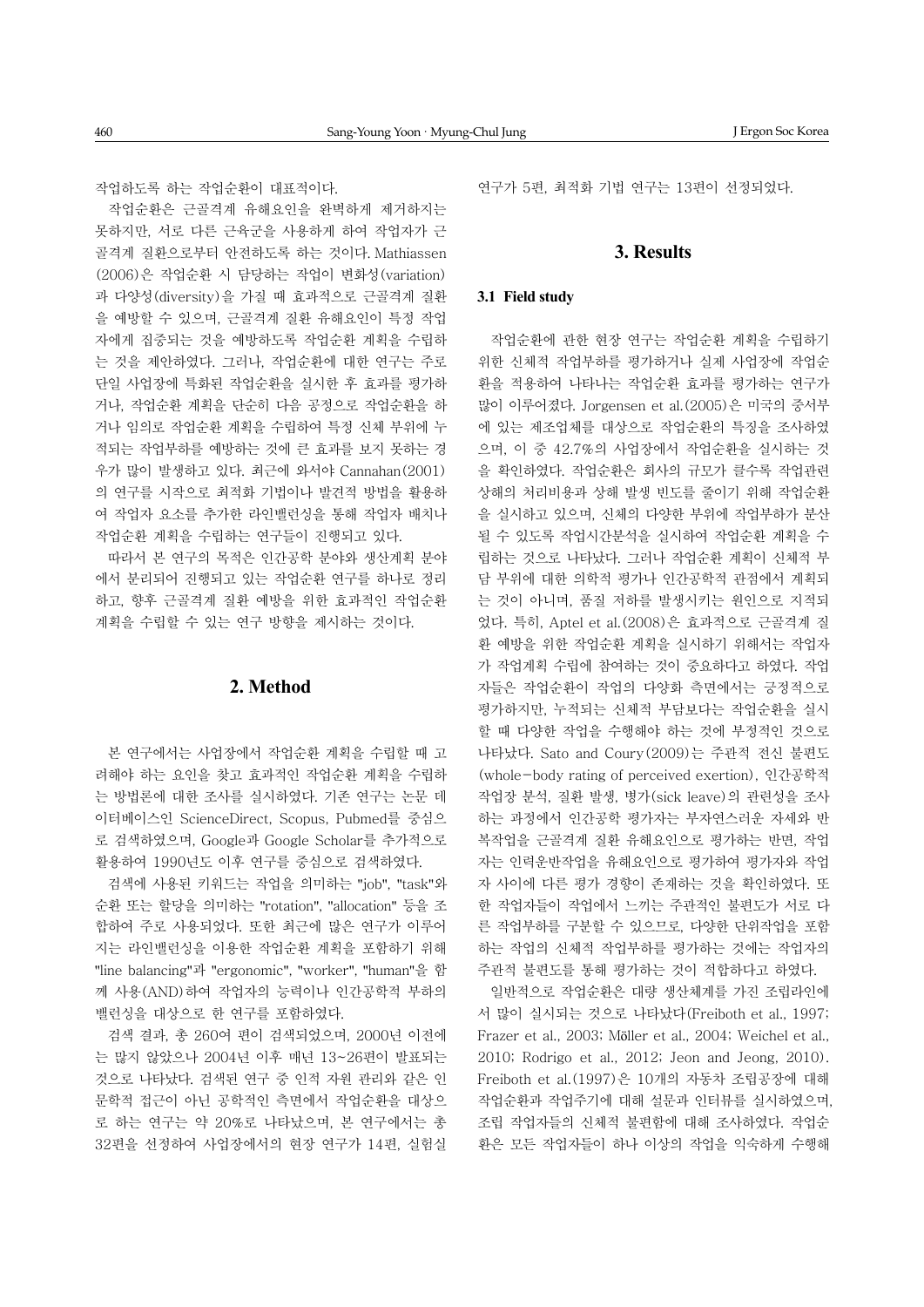야 하므로 공정의 지속적 향상이 이루어질 수 있는 장점이 있지만, 담당하는 작업 수와 작업주기는 작업의 특성을 고려 하여 결정하여야 하며, 유사한 작업에 대해 작업순환을 실시 하는 것을 권장하였다.

Frazer et al.(2003)은 자동차 조립라인 작업자의 요통 (low back pain) 발생 위험을 생체역학적 모델을 이용하여 예측하였으며, 작업순환을 통해 요통의 위험요인을 작업자들 이 나누어 부담하는 방법으로 요통 발생 위험성을 줄이고자 하였다. 그러나 신체 모델링을 통한 작업순환의 효과와 실제 작업장에서 작업순환이 이루어졌을 때의 근골격계 유해 정 도 및 근골격계 질환 발병과의 연관성을 확인하지 못하였으 며, 힘을 크게 발생시키는 것을 줄이는 것은 요통의 위험성 을 줄이는데 도움을 줄 수 있으나, 잦은 반복이나 위험요인 의 누적으로 인한 위험성도 함께 고려해야 한다고 주장하 였다.

Möller et al.(2004)은 자동차 전자부품 조립라인의 작업 자를 대상으로 작업의 신체적 부하 노출유사도를 정량적으 로 평가하기 위해 어깨의 등세모근(trapezius)과 앞팔 폄 근육의 근전도 활성도를 1kg의 기준 무게(reference load) 를 사용하여 표준화하였으며, 머리와 팔의 자세를 3축 가속 도센서를 이용하여 각도를 측정하였다. 연구 결과, 작업주기 가 달라짐에 따라 앞팔 폄 근육(forearm extensor)보다 어 깨의 등세모근에서 나타나는 근전도의 변동계수(coefficients of variation, CV)값이 크게 나타나므로, 어깨보다는 앞팔의 다양한 근육을 사용할 수 있도록 작업순환 계획을 수립하는 것이 필요한 것으로 나타났다. 또한, 작업순환을 실시할 경 우, 신체적 부하의 변이도는 최대 6배까지 증가하는 것으로 나타났다. 따라서 작업순환 계획을 수립할 때, 이전 작업에 서의 앞팔 자세와 사용 근육을 고려하여 다양한 작업자세에 서 다양한 근육을 사용할 수 있도록 작업순환 계획을 수립하 여야 한다고 하였다.

Weichel et al.(2010)은 자동차 조립작업에 종사하는 고 령의 작업자와 신체적으로 장애가 있는 작업자들을 대상으 로 작업순환 특성을 조사하였다. 일반 작업자와의 작업순환 특성 차이를 비교하기 위해 주관적 평가를 통해 상황 대처 능력, 작업 능력, 불평 정도, 근골격계 관련 불편사항에 대해 조사를 실시하였으며, 객관적 자료로는 결근, 신체적 장애, 작업순환에 대한 것을 조사하였다. 조사 결과 고령자와 장애 가 있는 작업자는 일반 작업자에 비해 적은 수의 공정을 대 상으로 작업순환이 이루어지고 있었으며, 이로 인해 상황 대 처 능력과 작업 능력에 있어서 낮은 평가를 받는 것으로 나 타났다. 작업순환에 있어서 대부분의 작업자는 이론적으로 작업순환이 가능한 공정 수보다 적은 공정을 대상으로 작업 순환을 실시하는 것을 선호하는 것으로 나타났다.

Rodrigo et al.(2012)은 조립작업라인의 작업자가 작업순

환 계획에 따라 근육에 축적되는 젖산(lactic acid)의 양을 측정하여 작업순환의 영향을 평가한 결과, 힘든 작업에서 쉬 운 작업으로 작업순환을 실시하는 경우에는 젖산의 축적이 감소하는 것을 확인하였으며, 3시간 이상 작업을 실시한 후 에 작업순환을 실시하는 경우에 젖산 축적이 크게 증가하는 것을 발견하였다. 따라서 생리학적 지표인 젖산의 축적 정도 를 기준으로 작업순환의 효과를 정량적으로 평가하여 작업 순환 주기는 3시간 이하로 실시할 것을 권장하였다.

국내의 Jeon and Jeong(2010)은 자동차회사의 조립라인 작업자를 대상으로 연령별 작업순환 범위에 대한 연구를 실 시하였으며, 45세 이상 작업자들은 40세 이하의 작업자의 비해 작업순환의 범위가 작은 것을 선호한다는 결과를 고려 하여 작업자 연령에 맞게 작업순환의 범위를 결정하는 것이 효과적이라고 하였다.

자동차 조립라인 작업 이외에도 다양한 산업 분야에서 작 업순환을 실시하여 근골격계 질환 발생을 예방하고자 하는 노력을 찾아볼 수 있었다. Kuijer et al.(1999)은 거리환경 미화원을 대상으로 작업순환을 실시하는 그룹과 실시하지 않는 그룹으로 나누어 비교를 실시하였으며, 작업순환을 실 시한 그룹에서는 실시하지 않은 그룹에 비해 다양한 신체 부위에 신체적 부하가 부과되는 것 확인하였지만, 작업자에 게 부과되는 신체적 작업 강도를 줄이지는 못하는 것으로 나 타났다.

Rissén et al.(2002)는 여성 현금계산원을 대상으로 작 업순환 도입 전 후의 심물리학적 스트레스(psychophysiological stress), 목과 어깨의 통증, 어깨 근육 활성도에 대한 조사를 약 4년에 걸쳐 추적조사를 실시하였다. 장기적 추적조사 결과, 작업순환 실시 이전에 비해 다양한 작업자세 가 관찰되었으며, 목과 어깨의 통증이 감소하고, 확장기 혈 압이 낮아지는 것을 발견하여 작업순환의 효과를 확인하였 지만, 작업순환을 실시하지 않은 기준 그룹이 없이 진행되었 다는 한계점을 가지고 있다.

Kuijer et al.(2005)은 환경미화원을 대상으로 근골격계 통증으로 인한 병가(sick leave)를 줄이고 효과적으로 근골 격계 통증으로부터 회복할 수 있는 방법으로 작업순환을 제 안하였다. 작업순환을 실시한 결과, 작업순환을 실시하지 않 을 때에 비해 근골격계 통증의 회복기간이 10.8% 정도 줄 어드는 것을 확인하였지만, 근골격계 통증 호소 정도는 작업 순환을 실시한 그룹에서 더 높게 나타났다. 이러한 결과는 작업순환이 누적되는 신체적 부하를 해소하는 것에는 효과 적이지만, 최대 부하(peak mechanical load)로 인하여 발생 하는 작업부하는 해소하지는 못하는 것으로 나타났다.

Gallis(2006)는 그리스의 산림 작업자를 대상으로 작업관 련 근골격계 질환 증상을 조사한 결과, 작업자들의 87%가 허리 통증을 호소하고 있으며, 약 50%는 목과 어깨의 통증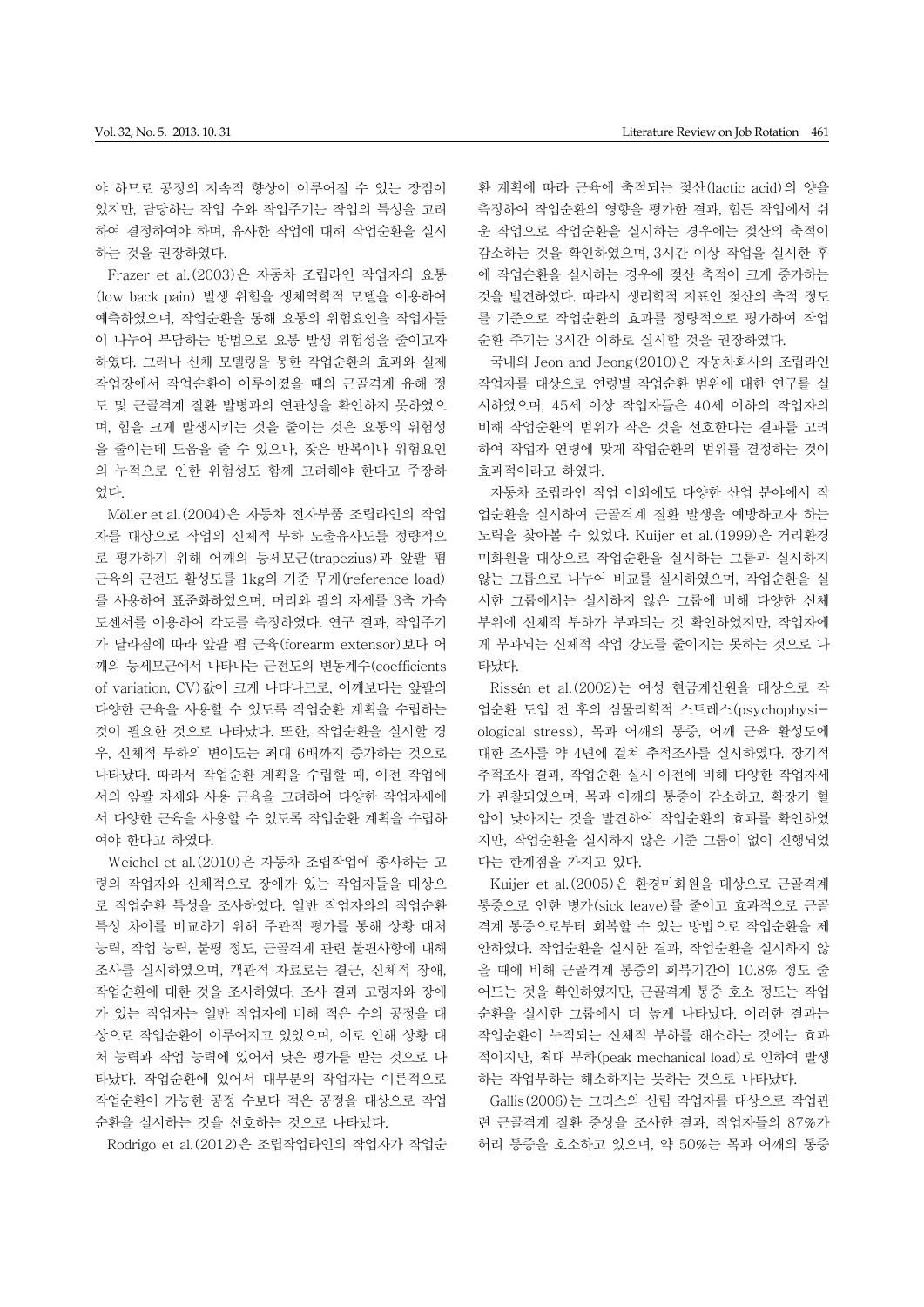| Authors                 | Measure                                                                   |                                                                        |                                                    |  |
|-------------------------|---------------------------------------------------------------------------|------------------------------------------------------------------------|----------------------------------------------------|--|
|                         | Worker-subjective                                                         | Observer-subjective                                                    | Objective                                          |  |
| Freiboth et al.(1997)   | Task Analysis Inventory (observation and interview guideline)             |                                                                        |                                                    |  |
| Kuijer et al. (1999)    | Perceived load                                                            | Posture                                                                |                                                    |  |
| Rissén et al. (2002)    | <b>CR 10</b>                                                              |                                                                        | Blood pressure, Heart rate, EMG                    |  |
| Frazer et al. (2003)    |                                                                           | Posture                                                                | Biomechanical model                                |  |
| Möller et al. (2004)    |                                                                           |                                                                        | EMG, Joint angle                                   |  |
| Jorgensen et al. (2005) | Ouestionnaire                                                             | Survey                                                                 |                                                    |  |
| Kuijer et al. $(2005)$  | Ouestionnaire                                                             |                                                                        | Recovery time                                      |  |
| Gallis $(2006)$         | Nordic questionnaire, Interview                                           |                                                                        |                                                    |  |
| Aptel et al. $(2008)$   | INRS's questionnaire,<br>Health problem                                   | <b>OREGE</b> (Force, Posture, Movement<br>repetitiveness)              |                                                    |  |
| Bao et al. (2009)       |                                                                           | Strain Index                                                           |                                                    |  |
| Sato and Coury(2009)    | RPE, Whole-body discomfort                                                | Ergonomic Workplace Analysis                                           |                                                    |  |
| Weichel et al. (2010)   | Coping styles, Work ability,<br>Musculoskeletal complaints,<br>Irritation | Observation of the practiced job<br>rotation for representative sample | Absenteeism, Job rotation,<br>Physical impairments |  |
| Jeon and Jeong $(2010)$ | Ouestionnaire                                                             |                                                                        |                                                    |  |
| Rodrigo et al.(2012)    |                                                                           |                                                                        | Lactic acid test                                   |  |

**Table 1.** Summary of field studies

을 호소하는 것으로 나타났다. 따라서, 목, 어깨, 허리 부위 에서 발생하는 근골격계 통증을 완화하기 위해서는 작업순 환을 실시하는 것이 필요하다고 제안하였으며, 작업순환을 통해 특정 근육군의 부담을 덜어주는 것이 필요하다고 하 였다.

작업순환의 효과 및 계획 수립을 위해 현장을 대상으로 실 시한 연구에 대해 Table 1에 정리하였다. 작업순환 계획 수 립을 위해 기존 연구에서 고려한 요소를 작업자가 직접 주 관적으로 작업부하를 평가하는 것, 평가자가 작업자의 작업 부하를 평가하는 것, 생리적 지표 또는 모델을 활용한 작업 부하를 평가하는 것으로 구분하였다.

#### **3.2 Laboratory study**

작업순환의 효과를 현장에서 측정할 경우, 장기간에 걸쳐 연구가 수행되어야 하며 많은 비용이 소요되므로, 연구실에 서 간단한 실험을 통해 작업순환의 효과를 평가하고자 하 였다.

Escorpizo and Moore(2007)는 작업주기와 반복적인 집 어서 놓기 작업간의 관계를 연구하였으며, 작업주기가 짧아 질수록 집는 힘은 증가하지만, 작업시간과 휴식시간이 줄어 드는 것을 발견하였다. 또한 주관적 불편도와 작업의 어려움

은 작업주기가 5초 이상인 경우에는 차이가 발생하지 않았 으며, 작업주기가 손목의 동작범위에는 영향을 미치지 않는 것으로 나타났다.

Bosch et al.(2009)은 낮은 작업부하의 반복 조립작업에 서 근육 피로 수준을 측정하여 반복 조립작업에서의 작업순 환 계획 수립에 기초 자료를 제공하였다. 3시간 동안 낮은 수준의 반복 조립작업을 실시한 후, 근육의 활동량을 나타내 는 진폭(amplitude)은 거의 변화가 없는 것으로 나타났지만, 주파수 분석을 통해 피로가 누적되는 것을 확인하였다. 특히, 작업물의 위치가 팔꿈치보다 높은 경우에는 피로의 누적이 비선형적으로 증가하는 경향을 나타내므로, 작업순환 계획을 수립할 때에는 작업의 난이도를 고려하여 작업순환 계획을 수립하는 것이 필요하다고 하였다.

Raina and Dickerson(2009)은 삼각근(deltoid)을 중심으 로 작업순서가 근육의 피로에 미치는 영향을 연구하였으며, 팔을 앞과 옆으로 벌리는 두 가지 동작을 1초에 2번 반복적 으로 움직이는 작업을 수행하도록 한 결과, 한 가지 동작만 하는 경우보다 두 가지 동작을 번갈아 가면서 할 때 삼각근 의 근피로도와 주관적 근수축 정도가 낮게 나타났다.

Wells et al.(2010)은 작업 중 발생할 수 있는 쥐기 동 작을 감싸쥐기(power grip), 집기(pinch), 측면집기(lateral pinch)로 구분하고, 근전도를 이용하여 최대근수축(maximal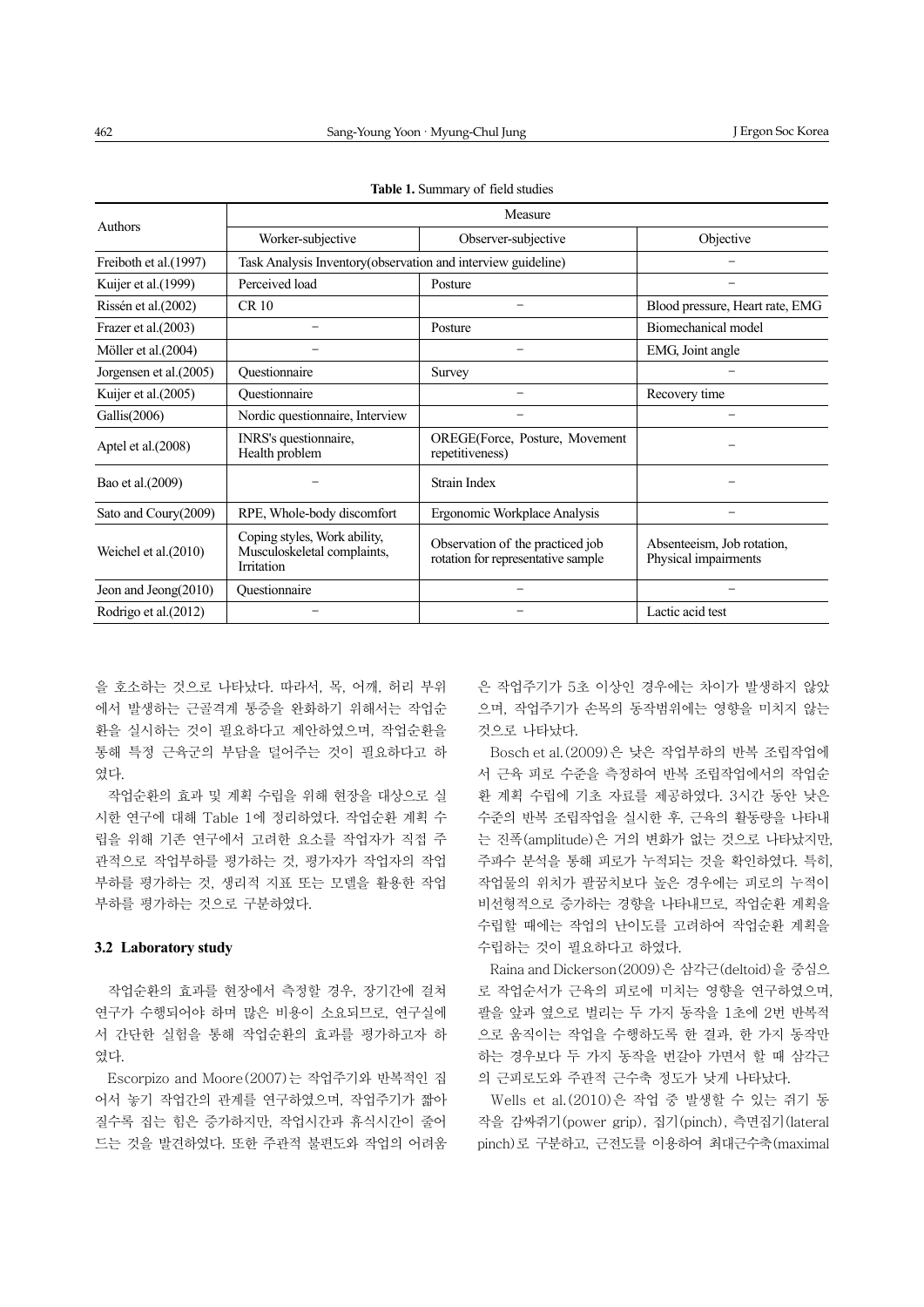| <b>Authors</b>            | Body part                    | Measure                      |                     |            |
|---------------------------|------------------------------|------------------------------|---------------------|------------|
|                           |                              | Worker-subjective            | Observer-subjective | Objective  |
| Escorpizo and Moore(2007) | Upper extremity              | Discomfort, Difficulty       |                     | Force      |
| Bosch et al. (2009)       | Shoulder                     |                              |                     | <b>EMG</b> |
| Raina and Dickerson(2009) | Shoulder                     | Rating of perceived exertion |                     | <b>EMG</b> |
| Wells et al. $(2010)$     | Hand                         |                              |                     | <b>EMG</b> |
| Keir et al. $(2011)$      | <b>Upper extremity, Back</b> | Subjective workload          |                     | <b>EMG</b> |

**Table 2.** Summary of laboratory studies

voluntary contraction, MVC)의 변화를 측정하고 작업순환 의 효과를 평가하고자 하였다. 연구 결과, 동일작업을 연속 으로 실시할 때 최대근수축의 감소가 통계적으로 유의하게 나타났으며, 2번째 작업에서의 최대근수축은 작업순환 조건 에서 더 높게 나타났다.

Keir et al.(2011)은 들기작업과 쥐기작업을 번갈아가면서 하는 작업순환을 실시하여 하부 척추세움근(lower erector spinae), 삼각근, 등세모근의 부하를 줄이는데 효과를 보았 지만, 앞팔(forearm)과 상부 척추세움근(upper erector spinae)의 부하를 감소시키지 못하는 것으로 나타났다. 따라 서 작업순환 계획을 수립할 때에는 작업 시 사용하는 근육과 작업의 특성을 함께 고려하는 것이 필요하다는 것을 밝혔다.

실험을 통해 작업순환의 효과를 작업순환 계획 수립의 기 초 자료를 제공하는 연구를 Table 2에 정리하였다.

## **3.3 Optimization approach study**

생산계획 분야에서는 라인밸런싱을 수행하면서 현실에 가 깝도록 인간공학적 요소를 포함한 연구들이 진행되고 있다. 특히, Becker and Scholl(2006)는 전통적인 단순 조립라인 밸런싱 문제(Simple assembly line balancing problem)를 다루는 문제의 성격에 따라 구분하고, 현실적인 제약 요소 를 포함하는 일반 조립라인밸런싱 문제(General assembly line balancing problem)를 다루는 것이 필요하다고 주장하 였다.

특히, Lodree Jr et al.(2009)은 인간공학적 요소를 고려 하기 위해 작업순환 스케줄링, 작업-휴식 스케줄링, 교대작 업 스케줄링 등으로 구분하여, 순환작업 중 발생하는 인적 오류의 수를 줄이고, 작업 중 누적되는 신체적 부하를 최소 화 할 수 있는 연구가 필요하다고 하였다.

Xu et al.(2012)은 조립라인을 대상으로 혼합 정수계획법 (Mixed interger programming)을 이용하여 생산성과 상지 근골격계 부하를 동시에 고려하여 근골격계 질환을 예방할 수 있는 조립라인 설계를 실시하였다. 작업자의 근골격계 부 하를 함께 고려하였을 때, 기존의 라인밸런싱 결과만큼 효과 적인 라인밸런싱 결과를 나타내었으며, 라인밸런싱을 실시할 때, 작업자 요소를 고려하지 않는다면 특정 작업자에게 작업 부하가 집중될 수 있으며, 근골격계 질환을 유발할 수 있음 을 보였다.

Mutlu and Özgörmüs(2012)는 공정수를 최소화하는 문제 에 신체적 작업부하를 제약조건에 포함시켜 혼합 정수계획 법을 활용하여 라인밸런싱을 실시하였다. 각 공정에서 근골 격계 질환의 위험을 줄일 수 있는 적정 수준의 신체적 작업 부하를 넘지 않도록 설정했을 때, 필요 공정수와 계산시간 이 증가하는 것으로 나타났다. 그리고 문제가 커짐에 따라 신체적 작업부하를 고려했을 때, 계산시간이 많이 증가하기 때문에 유전자 알고리듬, 타부서치(tabu search), 시뮬레이 티드 어닐링(simulated annealing, SA) 등의 메타휴리스틱 (meta-heuristic) 방법을 사용하는 것이 합리적이라고 제 안하였다.

따라서, NP-complete 문제인 작업순환 계획을 최적화 기법으로 구현했을 때에는 많은 계산시간이 필요하게 되므 로, 많은 연구자들이 발견적 해법을 이용한 접근을 시도하 였다. Seckiner and Kurt(2007)는 각 작업자의 작업부하 를 최소화할 수 있는 작업순환 방법을 찾기 위해 정수계획 법(Integer programing)과 시뮬레이티드 어닐링 알고리듬 을 비교하여 정수계획법의 경우 최적 작업순환 방법을 찾을 수 있었으나, 작업순환 방법을 찾기까지의 수행시간이 시뮬 레이티드 어니힐링 알고리듬에 비해 최소 180에서 5,000배 의 시간이 필요함을 보였다. 그러나 수행시간이 짧음에도 불 구하고 시뮬레이티드 어닐링 알고리듬으로 나타난 결과의 품질은 최적 작업순환 방법에 비해 92% 정도의 품질을 나 타내어 시뮬레이티드 어닐링 알고리듬 알고리듬을 이용하여 작업자 부하를 최소화 할 수 있는 작업순환 방법을 찾는 것 이 효율적임을 보였다.

Seçkiner and Kurt(2008)는 개미 집단 최적화(ant colony optimization, ACO)을 이용하여 정수계획법과 시뮬 레이티드 어닐링을 통해 얻은 작업순환 계획을 포함하여 비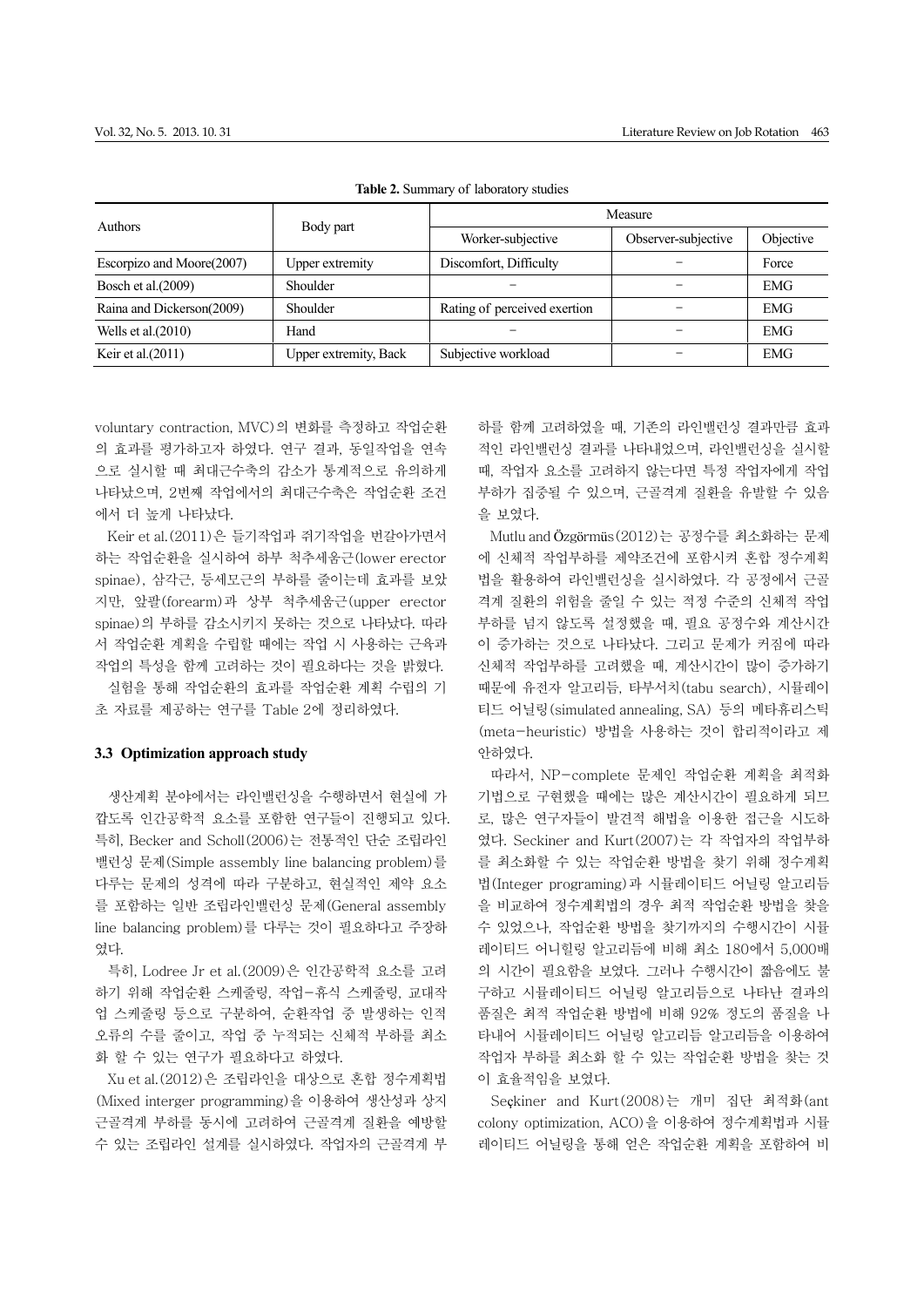교분석을 실시하였다. 연구 결과, 전체적으로 시뮬레이티드 어닐링 알고리듬이 개미 집단 최적화 알고리듬보다 최적해 (optimum solution)에 가까운 작업순환 계획을 제시하지만, 짧은 계산시간이 소요되는 개미 집단 최적화 알고리듬을 활 용한 작업순환 계획 수립도 의미가 있다고 하였다

Carnahan et al.(2001)은 순위 발견적 해법(multiple ranking heuristic), 복합 유전자 알고리듬(combinatorial genetic algorithm), 문제영역 유전자 알고리듬(problem space genetic algorithm)을 활용하여 라인밸런싱에서 작업 자의 신체적 요구 정도를 포함한 최대 쥐기 동작과 사이클타 임을 최소화 하기 위한 시도를 하였으며, Chang and Chen (2006)은 작업의 생산성을 향상하기 위해 작업의 상대적 작업부하 수준을 구분하여 작업자들에게 평준화된 작업부 하가 부과되도록 작업을 재배치하고 NASA-TLX를 이용 한 주관적 작업부하 평가를 실시하였다. 자료포괄분석(data envelopment analysis) 방법을 이용하여 작업자의 생산성 과 상대적 작업부하의 연관성을 확인할 수 있었으며, 일부 작업자는 상대적 작업부하가 낮음에도 생산성이 높지 않은 것을 발견할 수 있었다.

Choi(2009)는 작업시간과 작업자의 작업부하를 고려한 혼합모델 라인밸런싱(mixed-model line balancing)을 실 시한 결과, 작업시간만을 고려한 라인밸런싱에서는 작업부하 의 편차가 크게 나타났으나, 작업시간과 작업부하를 고려하였 을 때에는 작업시간만 고려한 모델보다 1% 정도 작업시간 이 증가하였지만, 작업부하는 3~26%까지 감소하는 것으로 나타났다.

Diego-Mas et al.(2009)은 자동자 부품 공장에서 유전 자 이론을 이용한 작업순환 스케쥴링 문제를 연구하였다. 대 상작업을 작업 동작, 작업활동, 정신적 능력과 의사표현 능 력 범주로 구분하여 총 45개의 요소를 고려하였지만, 각 고 려 요소의 작은 변화에 민감하게 변화하지 않는 것으로 나 타났으며, 유전자 이론을 적용할 때 부적절하게 변이확률 (mutation probability)과 교배(crossover)가 설정되었을 때에는 잘못된 결과로 이어질 수 있는 위험성을 경고하였다.

또한, 인간공학 분야의 근골격계 유해요인을 평가하기 위 한 평가 기법을 활용한 연구도 진행되었다. Otto and Scholl (2011)은 조립라인의 라인밸런싱에 인간공학적 측면을 고 려하기 위해 SALOME(Simple Assembly Line balancing Optimization MEthod)와 시뮬레이티드 어닐링을 이용한 접 근을 시도하는 과정에서 인력운반작업에 대해서는 NIOSH (National Institute of Occupational Safety & Health) 들기 공식을 이용하였으며, 상지쪽 부하는 OCRA(Occupational Repetitive Actions)를 활용한 빈도부하와 JSI(Job Strain Index)를 이용하였으며, 전신부하는 EAWS(European Assembly Worksheet)를 이용하였다. 모델링 결과 공정 수 를 변화하지 않고 작업자 부하 감소를 목적식으로 설정하는 경우에는 신체적 부담이 없는 공정 수를 50% 수준으로 감 소시킬 수 있었으며, 모델에 최대 작업부하를 추가한 경우 에는 5% 정도의 추가 공정 수가 필요한 것으로 나타났다.

Asensio-Cuesta et al.(2012)은 자동차 조립라인에서 발 생할 수 있는 작업관련 근골격계 질환 예방을 위해 multitask OCRA index와 유전자 이론을 이용하여 작업순환 계획 을 수립하였다. 작업순환을 실시하지 않았을 때에 비해 모든 작업자가 균일하며 적정한 반복작업 위험도에 노출되도록 작업순환 계획을 수립할 수 있었지만, 유전자 이론이 변이확 률이나 교배확률과 같은 실행 변수에 민감하게 반응하므로 적절한 실행변수의 선택이 필요하다고 하였다.

Cheshmehgaz et al.(2012)은 조립라인밸런싱에서 작업자 세를 OWAS(Ovako Working Posture Analysing System) 를 이용하여 평가하고, 작업자에게 발생할 수 있는 누적된 위험성을 포함하여 퍼지-유전자 알고리듬(fuzzy-genetic algorithm)을 이용하여 라인밸런싱을 실시하였다.

인간공학적 요소를 고려하고 최적화 기법을 활용한 작업 순환 계획 수립 연구를 Table 3에 정리하였다.

# **4. Discussion and Conclusion**

본 연구에서는 기존 연구를 통해 근골격계 질환을 효과적 으로 예방할 수 있는 작업순환 계획을 수립하기 위한 연구 를 조사하였다. 많은 연구자들이 작업순환을 현장에 적용한 후 작업순환의 효과를 평가하거나, 작업순환 계획을 수립하 기 위해 실험실 환경에서 작업을 실시하여 적정 작업부하 수 준을 결정하거나 수리적 모델을 이용하여 작업순환 계획을 수립하는 것으로 나타났다.

다양한 산업 분야에서 이루어지는 작업순환을 대상으로 실시된 현장 연구는 작업순환의 효과를 평가하는 것에 초점 을 맞추고 있는 것으로 나타났다. 산업 현장에서 공학적 조 치를 통해 근골격계 질환 유해요인을 제거하지 못하는 경우, 작업순환을 실시하여 근골격계 질환 유해요인이 특정 작업 자에게 집중되지 못하도록 하는 것이 효과적이라는 것을 확 인할 수 있었다. 특히, 불편한 자세, 과도한 힘, 반복작업으 로 발생하는 허리, 목, 어깨를 포함한 상지에 집중되는 신체 적 작업부하를 작업순환을 통해 완화할 수 있었다.

그러나, 일부 연구를 제외하고는 작업자나 평가자의 주 관적인 평가를 기반으로 작업순환의 효과를 평가하였다. Frazer et al.(2003)의 연구에서 나타난 바와 같이 신체적 작업부하 또는 작업순환의 효과를 주관적으로 평가하는 경 우, 평가자와 작업자의 주관에 따라서 특정 작업 요소를 과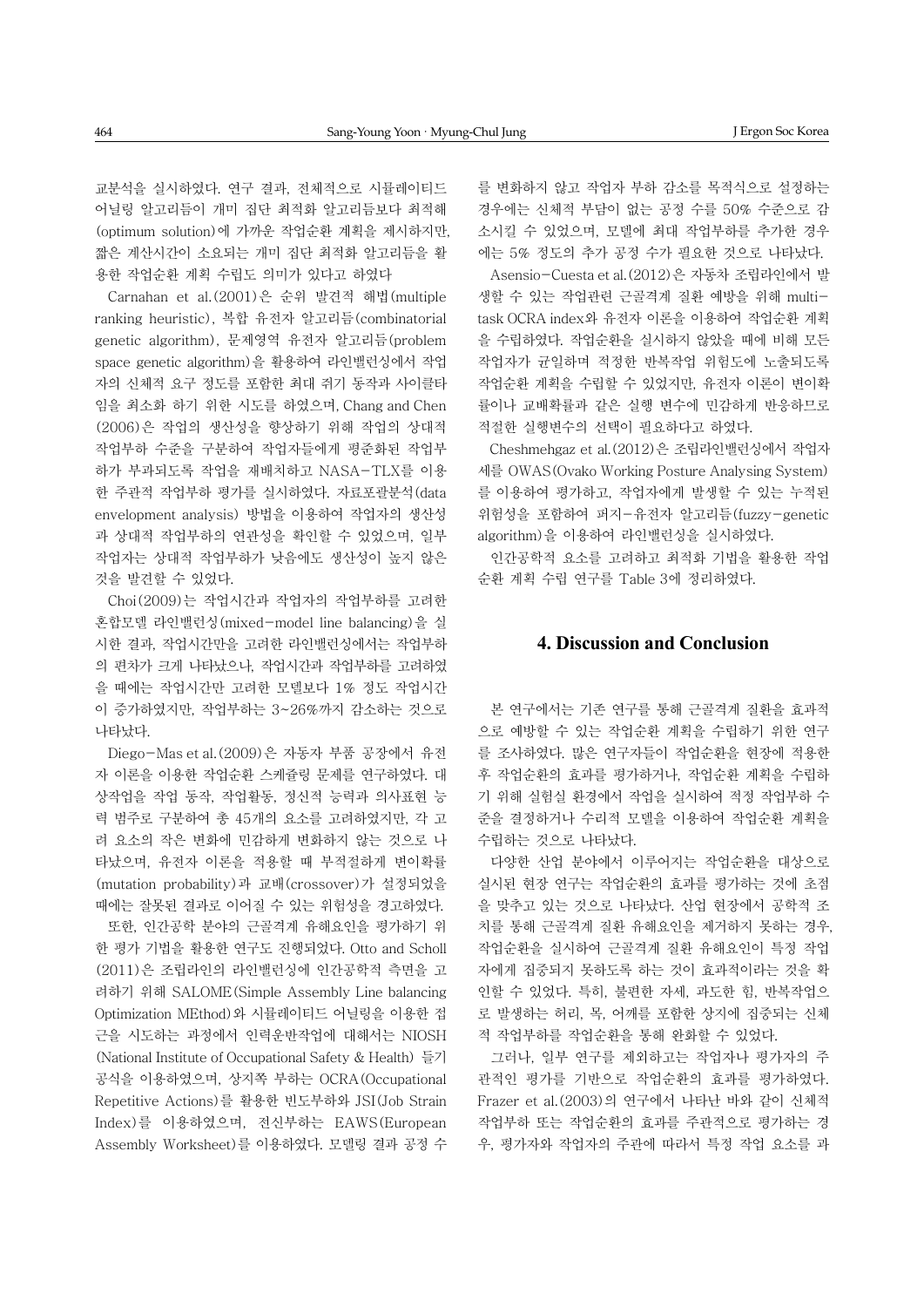| Authors                      | Optimization methods                                        | Measure                                               |                                                               |                           |
|------------------------------|-------------------------------------------------------------|-------------------------------------------------------|---------------------------------------------------------------|---------------------------|
|                              |                                                             | Worker-subjective                                     | Observer-subjective                                           | Objective                 |
| Carnahan et al.(2001)        | Ranking heuristic,<br>Combinatorial GA,<br>Problem space GA |                                                       |                                                               | Grip strength<br>capacity |
| Chang and Chen(2006)         | Data envelopment analysis                                   | <b>NASA-TLX</b>                                       |                                                               |                           |
| Seckiner and Kurt(2007)      | IP model,<br>Simulated annealing                            |                                                       | Labor requirements                                            |                           |
| Seckiner and Kurt(2008)      | IP model,<br>Ant Colony Optimization                        |                                                       | Labor requirements                                            |                           |
| Choi(2009)                   | Goal programming                                            |                                                       | Physical workload                                             | Processing time           |
| Diego-Mas et al. (2009)      | Genetic algorithm                                           | General activity, Mental<br>and Communication ability |                                                               | <b>EMG</b>                |
| Otto and Scholl(2011)        | SALOME,<br>Simulated annealing                              |                                                       | Revised NIOSH equation,<br>Siemens method, OCRA,<br>JSI, EAWS |                           |
| Asensio-Cuesta et al. (2012) | Genetic algorithm                                           |                                                       | Multitask OCRA index                                          |                           |
| Cheshmengaz et al. (2012)    | Fuzzy-Genetic algorithm                                     |                                                       | <b>OWAS</b>                                                   |                           |
| Mutlu and Özgörmüs(2012)     | Fuzzy theory                                                | Subjective score $(0-9)$                              |                                                               |                           |
| Xu et al. (2012)             | Mixed-integer linear program                                |                                                       | <b>ACGIH</b>                                                  |                           |

**Table 3.** Summary of optimization approach studies

도하게 평가하는 경향이 나타났다. 이를 방지하기 위해서는 인간공학 전문가를 포함하는 평가자와 작업자가 모두 평가 에 참여하는 것이 필요하다고 하겠다. 또한 작업자의 혈압, 심박수, 근전도, 젖산 축적도 등의 생리적 지표를 이용하여 객관적으로 평가하는 것이 필요하다. 그러나 현재까지 생리 적 지표와 같은 객관적 평가는 현장에서 실시하는 것에 많은 제약이 따르며, 이로 인해 활발한 연구가 이루어지지 못하고 있는 실정이다. 작업순환 관련 현장 연구는 작업순환의 효과 를 가장 직접적으로 확인할 수 있다는 장점을 가지는 반면, 객관적인 평가에 어려움이 있으며, 비록 작업순환이 근골격 계 질환 예방 조치로는 쉽고 빠르게 적용할 수 있지만, 그 효과를 객관적으로 평가하는 것이 어렵고, 평가가 이루어진 다 하더라도 많은 시간이 소요되는 것이 단점이라 하겠다.

현장 연구의 주관적 평가를 보완하고 근골격계 질환 유해 요인의 영향을 정확하게 찾기 위해 실험실 상황에서 생리학 적 지표를 측정하고, 단일 작업의 유해요인을 객관적으로 평 가하는 연구가 이루어졌다. 실험을 통해 작업 요소를 정의하 고 이에 대한 평가를 주관적/객관적 지표를 이용하여 현장 연구에 비해 객관적인 평가를 실시하였다. 그러나 대부분의 연구가 실제 작업이 아닌 두 세 가지의 신체 동작만을 대상 으로 작업순환을 실시하여 작업순환의 필요성을 확인하였지 만, 실제 현장에서 나타나는 작업을 반영하지 못했다. 또한, 현장의 조립라인에서는 한 작업자가 단순한 신체 움직임보

다는 복잡한 작업을 수행하기 때문에 연구 결과를 바탕으로 현장의 작업순환 계획을 수립하기에는 한계가 있는 것으로 나타났다.

최적화 기법 연구는 생산계획 분야에서 시작된 라인밸런 싱에 작업자의 작업부하와 같은 인간공학적인 요소를 도입 하는 것이 근래 들어 활발히 이루어지고 있다. 기존 연구에 서 나타난 바와 같이 주관적인 지표를 함께 사용한 작업순 환 모델을 구현하여 각 공정간 작업부하의 편차를 줄이기 위해 라인밸런싱 기법을 활용하였다. 활용된 라인밸런싱 기 법은 정수계획법을 이용한 최적화 기법부터 메타휴리스틱을 이용한 최적근사해(near-optimum solution)를 구하는 방 법까지 다양한 방법론을 이용하여 작업순환 계획을 수립하 고자 하였다. 최적화 기법 연구는 크게 두 가지로 구분할 수 있었으며, 작업자간의 작업부하 편차를 줄이기 위해 작업을 각 공정에 배분하는 것과 각 공정에 작업이 정해진 상태에서 작업순환 순서를 결정하는 것으로 구분할 수 있었다. 작업을 공정에 배분하는 것은 모든 공정이 비슷한 수준의 작업부하 를 가지도록 하여 작업순환을 실시할 때 작업부하가 일정하 도록 하여 근골격계 질환을 예방하는 것을 기본으로 하고 있다. 그러나 실제 조립작업에서는 작업부하가 일정하도록 작업을 배분하는 것은 작업순서가 바뀌게 되어 실제 현장 적 용에는 한계가 존재한다. 따라서, 각 공정 별로 작업이 정해 져 있으며 작업자가 순환하는 순서를 결정하는 것이 필요하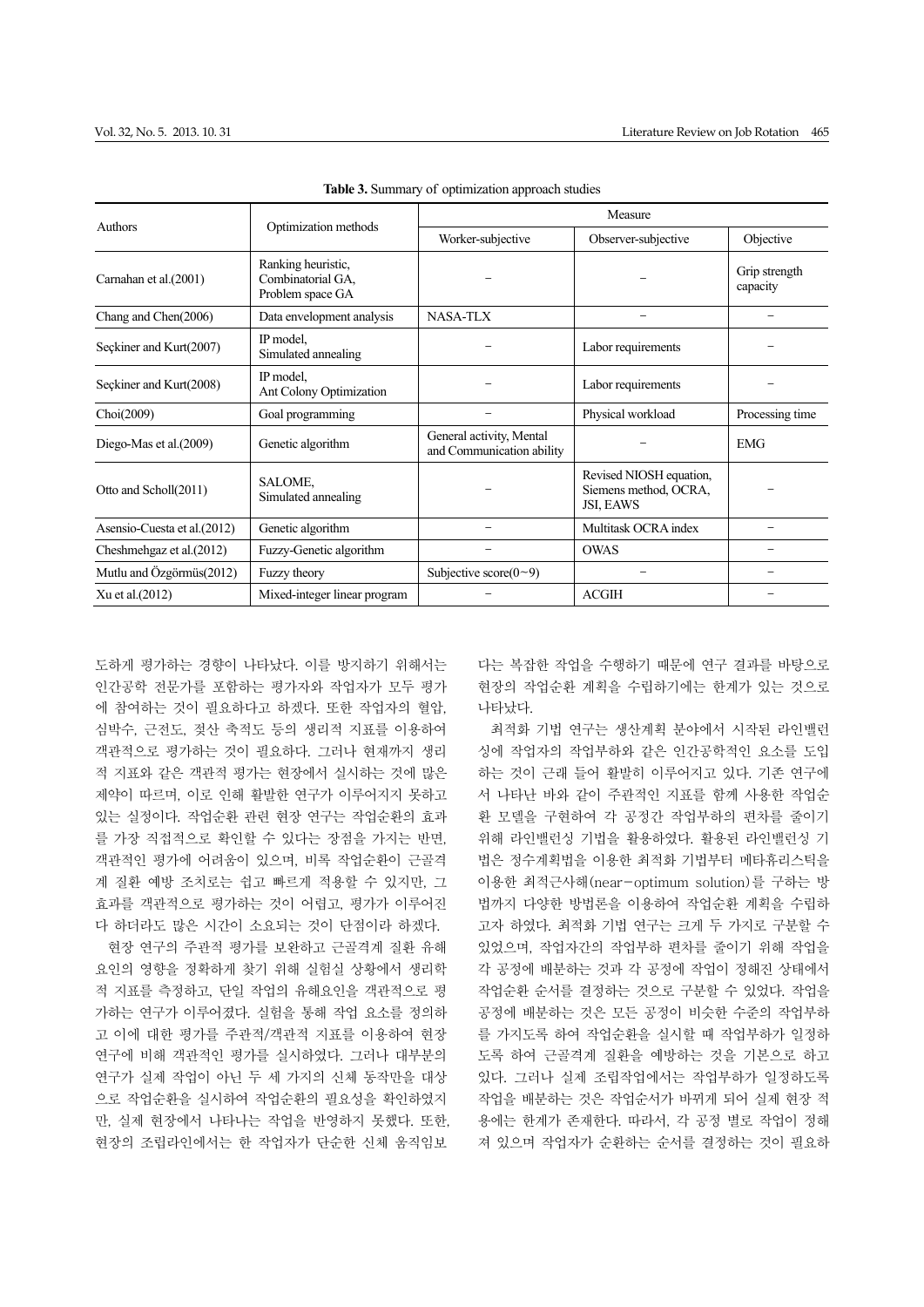며, 작업자에게 누적되는 신체적 작업부하를 평가하기 위해 선행작업의 신체적 작업부하 수준을 고려할 수 있는 작업순 환 계획이 필요하다.

작업순환 모델을 수립하고 각 공정 간 작업부하의 편차를 줄이는 것은 NP-complete 문제이므로, 정수계획법을 통한 최적해를 구하는 것은 적은 수의 작업과 공정을 대상으로 실 시하는 것은 가능하지만, 실제 현장의 문제를 해결하기에는 계산시간을 고려할 때 불가능하다고 할 수 있다. 따라서, 많 은 연구자들이 메타휴리스틱 기법을 이용하였으며, 주로 유 전자 기법, 시뮬레이티드 어닐링, 개미 집단 최적화 기법들 을 활용하는 것으로 나타났다.

근골격계 질환을 예방 가능한 작업순환 계획을 효과적으 로 수립하기 위해 기존의 현장 연구, 실험실 연구, 최적화 기 법 연구로 구분하여 조사하였다. 각 연구 방법을 정리해보면, 현장 연구는 작업순환 계획이 임의의 방법으로 수립되거나, 작업순환의 효과를 파악하는데 까지 많은 시간이 소요되며, 많은 연구들이 근골격계 질환 유해요인의 평가에 중심을 두 고 있었다. 반대로 최적화 기법 연구는 작업순환 계획 수립 은 체계적으로 이루어지지만, 일부 연구를 제외하고는 현장 환경을 고려한 근골격계 질환 유해요인의 평가에 취약한 부 분을 가지고 있었다.

따라서 향후 근골격계 질환 예방을 위한 작업순환 연구는 작업의 특성과 환경을 고려하여 근골격계 질환 유해요인을 정확하게 분석하고 평가할 수 있는 방법을 선택하고, 필요에 따라 복수의 접근방법을 함께 사용하여 작업순환 계획을 수 립하는 것이 필요하다고 하겠다.

## **Acknowledgements**

This work was supported by the National Research Foundation of Korea(NRF) grant funded by the Korea government(MEST) (No. 2012R1A2A2A01005574).

## **References**

- Aptel, M., Cail, F., Gerling, A. and Louis, O., Proposal of parameters to implement a workstation rotation system to protect against MSDs, *International Journal of Industrial ergonomics*, 38(11-12), 900-909, 2008.
- Asensio-Cuesta, S., Diego-Mas, J.A., Cremades-Oliver, L.V. and González-Cruz, A method to design job rotation schedules to prevent workrelated musculoskeletal disorders in repetitive work, *International*

*Jouranl of Production Research*, 50(24), 7467-7478, 2012.

Bao, S., Spielholz, P., Howard, N. and Silverstein, B., Application of the Strain Index in multiple task jobs, *Applied Ergonomics*, 40(1), 56-68, 2009.

- Becker, C. and Scholl, A., A survey on problems and methods in generalized assembly line balancing, *European Journal of Operational Research*, 168(3), 694-715, 2006.
- Bosch, T., de Looze, M.P., Kingma, I., Visser, B. and van Dieën, Electromyographical manifestations of muscle fatigue during different levels of simulated light manual assembly work, *Journal of Electromyography and Kinesiology*, 19(4), e246-e256, 2009.
- Butler, M.P., Corporate ergonomics programme at Scottish & Newcastle. *Applied Ergonomics*, 34(1), 35-38, 2003.
- Carnahan, B.J., Norman, B. and Redfern, M., Incorporating physical demand criteria into assembly line balancing, *IIE Transactions*, 33(10), 875 -887, 2001.
- Chang, S.Y. and Chen, T.H., Discriminating relative workload level by data envelopment analysis, *International Journal of Industrial Ergonomics*, 36(9), 773-778, 2006.
- Cheshmehgaz, H.R., Haron, H., Kazemipour, F. and Desa, M.I., Accumulated risk of body postures in assembly line balancing problem and modeling through a multi-criteria fuzzy-genetic algorithm, *Computers & Industrial Engineering*, 63(2), 503-512, 2012.
- Choi, G., A goal programming mixed-model line balancing for processing time and physical workload, *Computer & Industrial Engineering*, 57(1), 395-400, 2009.
- Diego-Mas, J.A., Asensio-Cuesta, S., Sanchez-Romero, M.A. and Artacho-Ramirez, M.A., A multi-criteria genetic algorithm for the generation of job rotation schedules, *International Journal of Industrial Ergonomics*, 39(1), 23-33, 2009.
- Escorpizo, R. and Moore, A., The effects of cycle time on the physical demands of a repetitive pick-and-place task, *Applied Ergonomics*, 38(5), 609-615, 2007.
- Frazer, M., Norman, R., Wells, R. and Neumann, P., The effects of job rotation on the risk of reporting low back pain, *Ergonomics*, 46(9), 904-919, 2003.
- Freiboth, M., Frieling, E., Henninges, D. and Saager, C., Comparison of different organisations of assembly work in the European automotive industry, *International Journal of Industrial Ergonomics*, 20(5), 357 -370, 1997.
- Gallis, C., Work-related prevalence of musculoskeletal symptoms among Greek forest workers, *International Journal of Industrial Ergonomics*, 36(8), 731-736, 2006.
- Jeon, I.K. and Jeong, B.Y., A Study on the job rotation types of assembly workers in a motor company, *Journal of the Ergonomics Society of Korea*, 29(6), 951-957, 2010.
- Jorgensen, M., Davis, K., Kotowski, S., Aedla, P. and Dunning, K., Characteristics of job rotation in the Midwest US manufacturing sector, *Ergonomics*, 48(15), 1721-1733, 2005.
- Keir, P.J., Sanei, K. and Holmes, M.W.R., Task rotation effects on upper extremity and back muscle activity, *Applied Ergonomics*, 42(6), 814 -819, 2011.